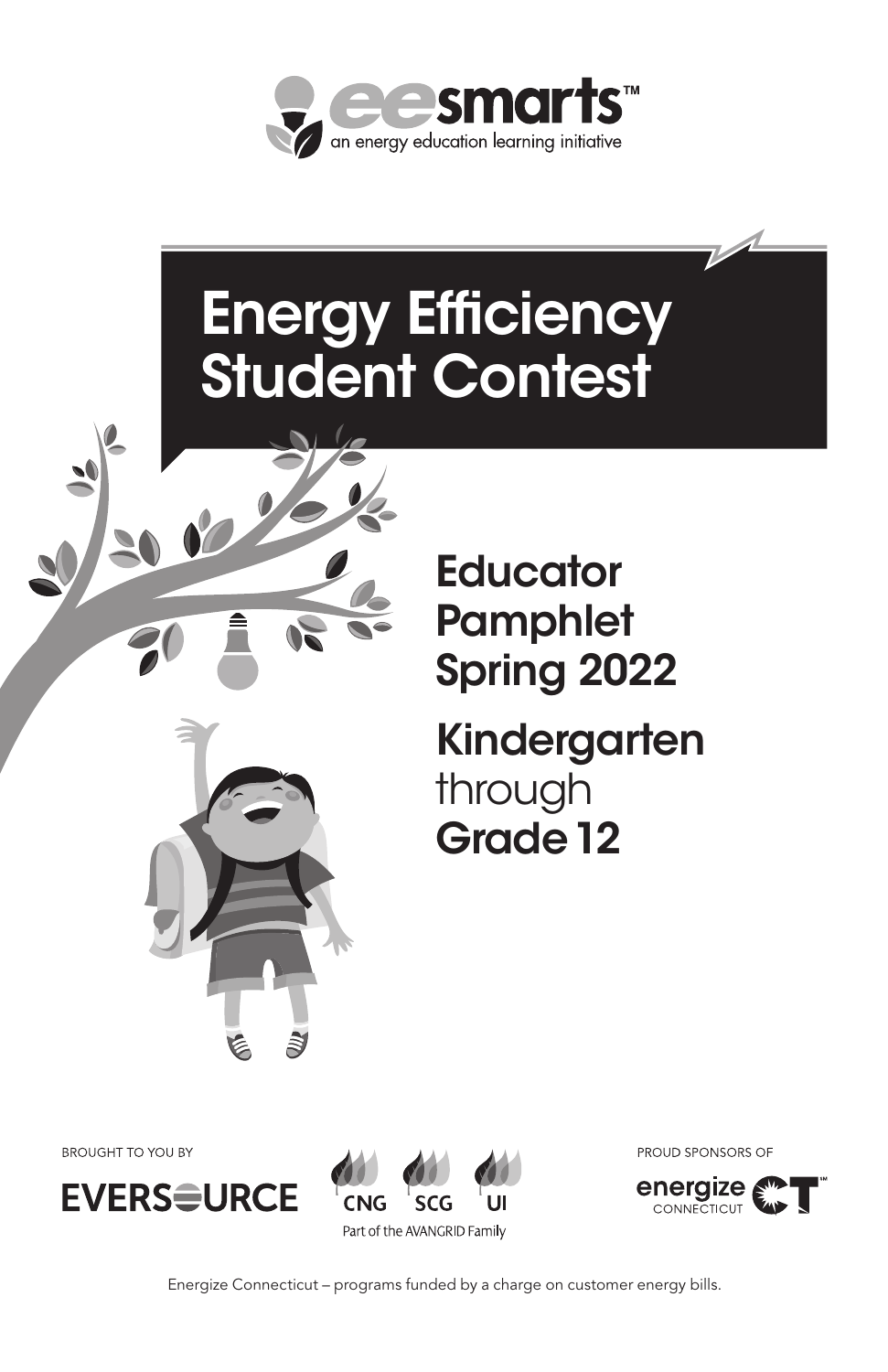# What is *eesmarts*?

*eesmarts* is an energy efficiency and clean-energy learning initiative, brought to you by the sponsors of Energize Connecticut<sup>SM</sup>. The vision of **eesmarts** is to develop an energy-efficient ethic among all school-aged children in Connecticut, encouraging them to incorporate energy-efficient practices and behaviors into their lives at home and at school.

*eesmarts* lessons and materials are aligned with Next Generation Science Standards (NGSS) and Common Core English/Language Arts.

#### **Eligibility**

The contest is open to all Connecticut students in kindergarten through grade 12. Teachers who have used and evaluated the *eesmarts* lesson materials are especially encouraged to have their students participate, though this is not a requirement. All contest entries must include an *eesmarts* Consent and Entry Form which is available for download at EnergizeCT.com/eesmarts.

#### Judging

Judges will consider factual and scientific accuracy, originality, clarity of thought, readability, persuasiveness, creativity and appearance. Entries depicting violence or content of an inappropriate nature will be disqualified.

#### Length & Format

#### *• Kindergarten through Grade 2*

Posters must be 8.5" x 11" in size. They may be created in any medium (crayons, watercolors, markers, pastels, etc.). Entries can be submitted online (preferred) at EnergizeCT.com/eesmarts-submissions, or mailed to: *eesmarts* contest, c/o CREC, attn: Susan Long/CRG, 111 Charter Oak Ave, Hartford, CT 06106

#### • *Grades 3 through 8*

Word limits for written entries in each grade level are specified in the grade level prompt. Entries must be typed and submitted online at EnergizeCT.com/eesmartssubmissions

# • *Grades 9 through 11*

All project plans must be between 4 and 6 pages in length – you can include graphs, diagrams, budget tables and references only if they support your plan. Entries must be typed and submitted online at EnergizeCT.com/eesmarts-submissions. Submissions must include the 2022 Grades 9-11 Student Contest Project Cover Sheet, which can be downloaded from EnergizeCT.com/eesmarts-submissions

#### • *Grade 12*

Video formats must be compatible with Windows Media Player™.

Entries must be submitted as a Word document or a PDF. Videos can be shared via Google Docs to eesmarts@EnergizeCT.com, or mailed: *eesmarts* contest, c/o CREC, attn: Susan Long/CRG, 111 Charter Oak Ave, Hartford, CT 06106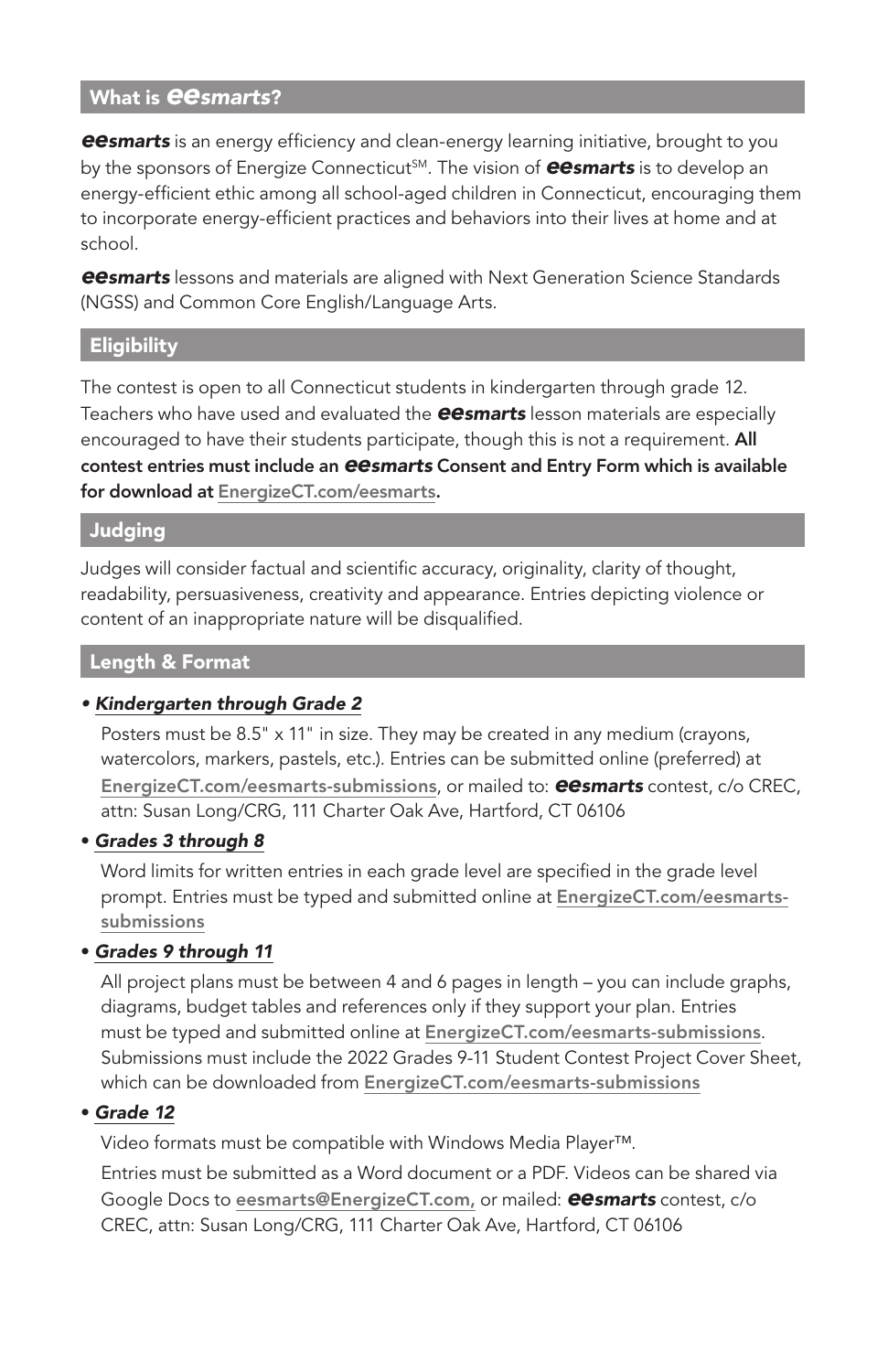#### **Deadline**

Entries and registration forms must be received or submitted online no later than April 29, 2022, 11:59 PM.

#### Where to send entries

Submit entries for grades K-12 online at EnergizeCT.com/eesmarts-submissions. Online submissions are preferred.

| Mail entries to: | <b>eesmarts</b> Contest              |
|------------------|--------------------------------------|
|                  | c/o Capitol Region Education Council |
|                  | Attention: Susan Long/ CRG           |
|                  | 111 Charter Oak Avenue               |
|                  | Hartford, CT 06106                   |
|                  |                                      |

Note: Eversource and UI reserve the right to reproduce any entry, in whole or in part, or display entries as a public exhibit. Students are not eligible if a parent or guardian serves as a judge for the contest.

#### **Timeline**

April 29, 2022 Entries must be received, or submitted online by this date June 2022 Winners will be announced online. Certificates and prizes will be mailed.

# Prizes for Kindergarten through Grade 12 (at each grade level)

| First Prize:  | \$200 Amazon® gift card |
|---------------|-------------------------|
| Second Prize: | \$100 Amazon® gift card |
| Third Prize:  | \$50 Amazon® gift card  |

# Return Policy

Entries will not be returned.

#### Labeling

Each entry should have the following information typed or neatly printed at the top, left-hand corner of each page (or on the back of poster entries for Kindergarten, Grade 1 and Grade 2).

- Student Name Grade
- 
- 
- School Telephone
- 
- School School's Town/City
- Educator's Name Educator's Email Address

*Entries without correct labeling will NOT be considered. Be sure to include the information requested above on each entry.*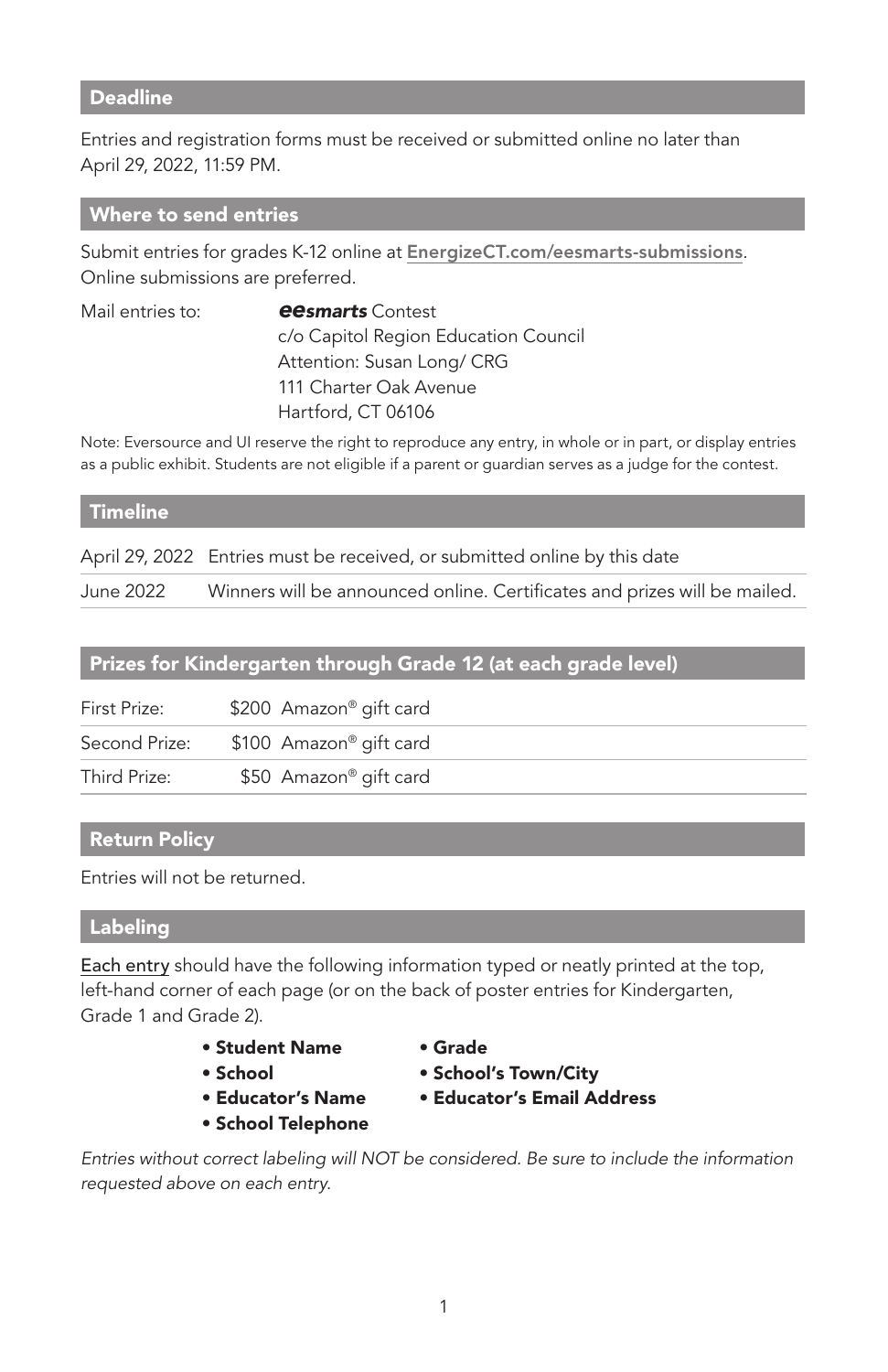# KINDERGARTEN, GRADE 1 & GRADE 2 – Saving Energy Poster Contest

Design a poster that shows how you can save energy around the house or at school. Be creative and show your (ee)smarts in saving energy (e.g., turning off lights, using ENERGY STAR® certified appliances and LED lights, unplugging electronics when they are not in use).

# GRADE 3 – Narrative

Write a short story (250 words or less) about saving energy at home or school by recycling; think reduce, reuse, recycle. Explain what your main character is doing to conserve Earth's limited resources by recycling.

# GRADE 4 – Letter to Principal

Write a letter (250 words or less) to the principal explaining the importance of saving energy at school. Your letter should include facts about energy, energy efficiency, and specific ideas how energy can be conserved. Remember to use a strong lead and supporting detail for your letter.

# GRADE 5 – Book Review

Write a book review (250 words or less) for *The Lorax* by Dr. Seuss or *Just a Dream* by Chris Van Allsburg that includes:

- What the book is about.
- The book's theme or message.
- Your understanding and opinion about the book.
- How this book helps children understand the importance of conserving our natural resources and conserving energy.

Note: If your school library does not have a copy of these books, teachers, please email eesmarts@EnergizeCT.com to request one book at no charge.

# GRADE 6 – Persuasive Speech

Write a persuasive speech (300 words or less) to the Connecticut Energy and Technology Committee about how our State can become more energy efficient. Include your recommendations for energy conservation, energy-efficient technologies and clean, renewable energy sources. Make sure to consider both sides of the argument (e.g., clean energy is good for the environment; but, it often costs more than fossil fuels).

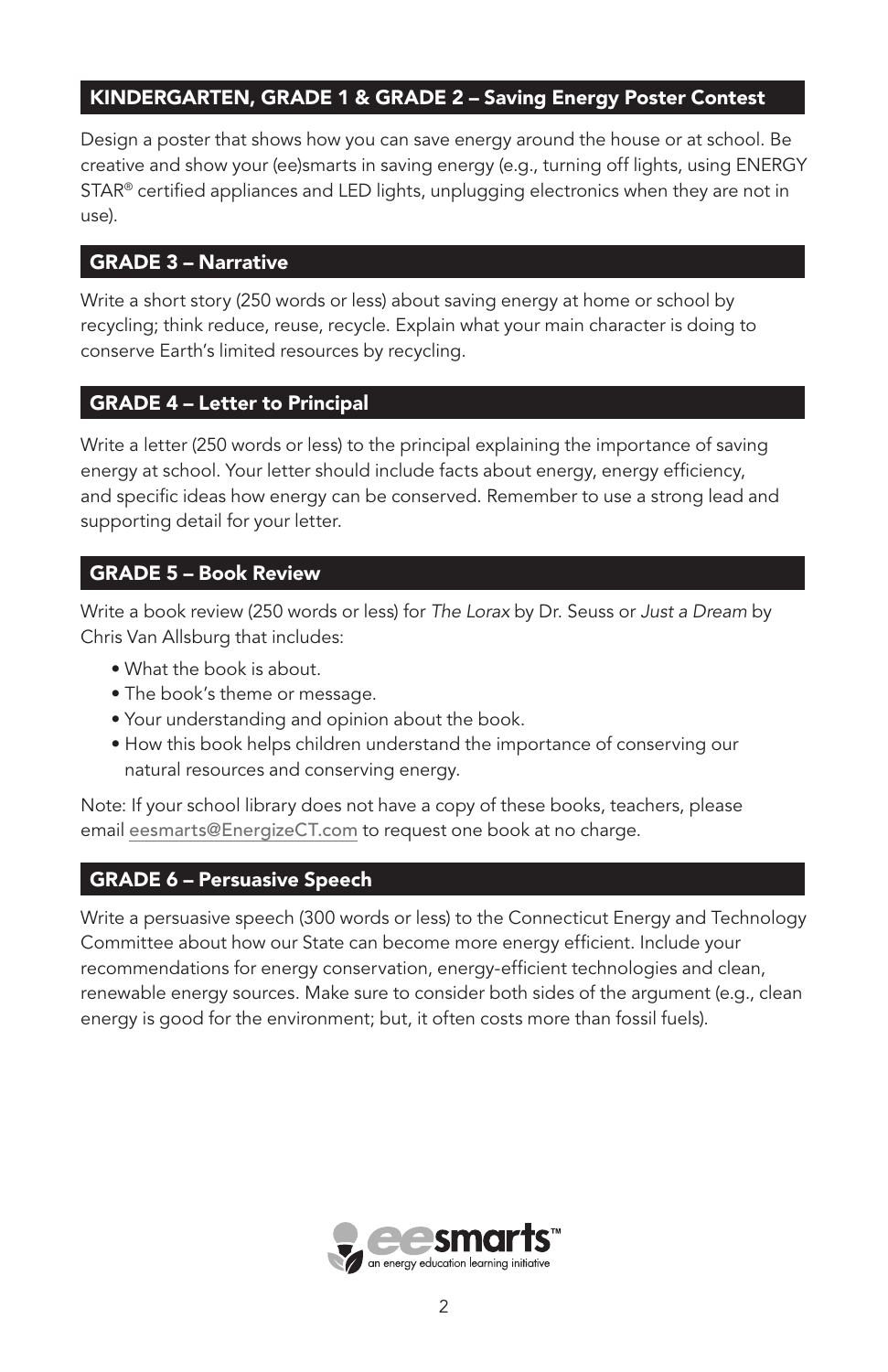# GRADE 7 – Persuasive Poem or Cartoon

Write a short poem (125 words) or draw a cartoon strip (8-12 cells) on energy conservation, an alternate energy source, or environmental concern. Use your poem or cartoon to try to convince the public that your opinion is scientifically valid.

#### GRADE 8 – Script for a Public Service Announcement

Prepare a public service announcement (30 seconds) explaining what weatherization means and why it's important at home. Make sure the information is accurate and that the message is clear and persuasive. Learn more*.*

# HIGH SCHOOL GRADES 9–11 – Community Based Project

Create a plan for a project that will help to address energy-related issues in your community. The plan should focus on energy conservation behaviors. The plan must include background information, data (e.g., projected energy savings and monetary savings), a draft timeline and an estimated project budget. The project must be able to be completed in one year's time.

Plans will be evaluated on feasibility, detail and impact, use of energy-saving technologies, cost-effectiveness, and scalability. For projects to be implemented at your school or a town building, be sure to work with the facilities personnel, administration, etc. Submissions must include the 2022 Grades 9-11 Student Contest Project Cover Sheet, which can be downloaded from EnergizeCT.com/eesmarts-submissions.

*Project can be an individual or group of 3 members or less. First Place winners will be awarded funding up to \$1,200 toward implementation of their project.*

# HIGH SCHOOL GRADE 12 – Persuasive Image

Produce a "Persuasive Image" in words, pictures, or video that advocates for an energy topic. Write a short poem (125 words), draw a cartoon strip (12 cells or less), or make a video (:30 seconds) on energy conservation, an alternate energy source, or environmental concern. Picture yourself meeting with a friend whose attitude on the issue you wish to change to match your opinion.

Entries will be evaluated based on scientific validity and concise and convincing imagery. Every word counts; remember that a picture is worth a thousand words. Video formats must be compatible with Windows® Media Player. Entries may be shared via Google Docs to eesmarts@EnergizeCT.com or mailed: *eesmarts* contest, c/o CREC, attn: Susan Long/CRG, 111 Charter Oak Ave, Hartford, CT 06106.